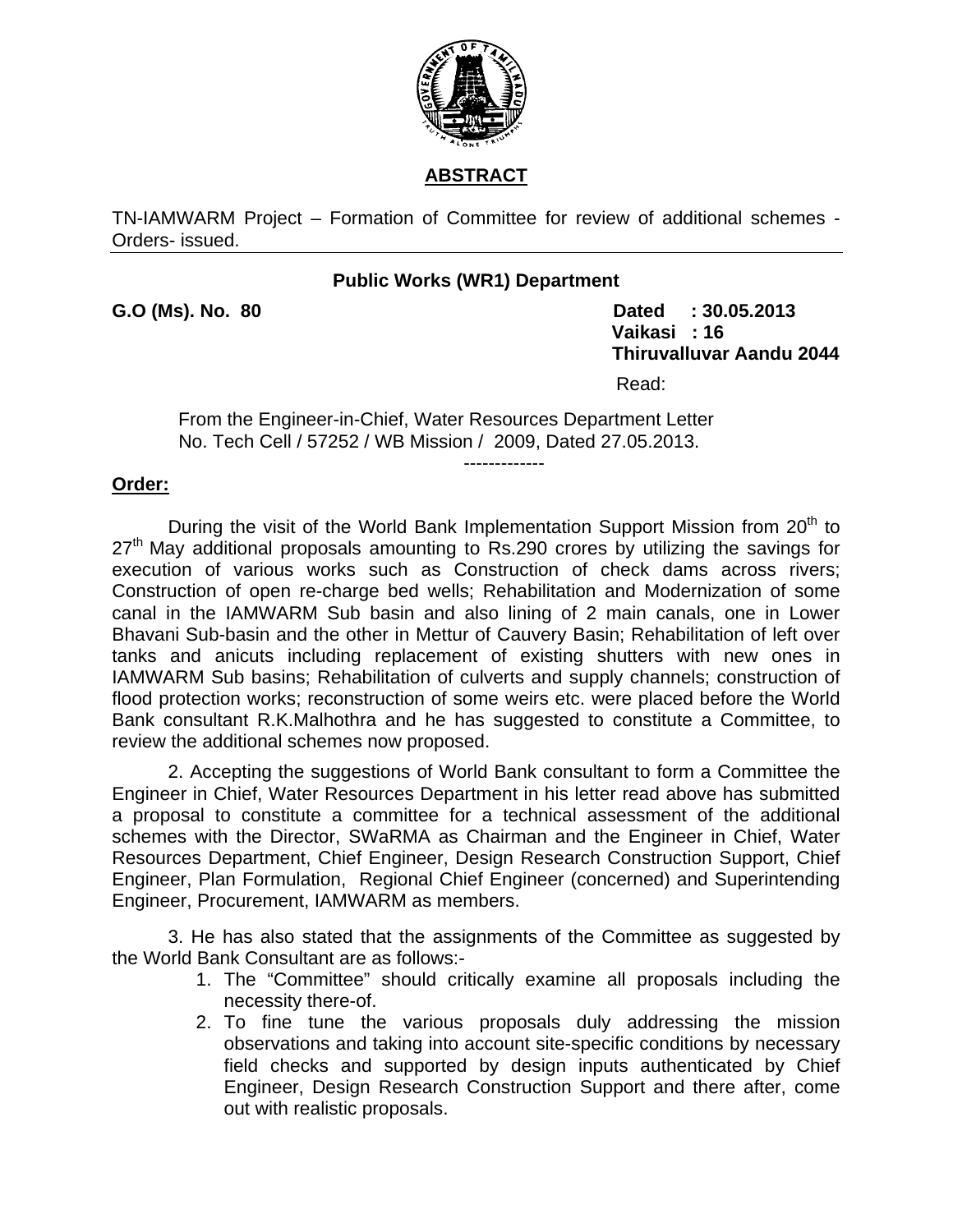The "Committee" after critically examining the proposals for Additional schemes in the IAMWARM sub-basins through site verifications, shall make appropriate recommendations, duly costed, package wise, and supported by approval drawings, to the Engineer in Chief, Water Resources Department, for further processing with the World Bank.

4. The Government after careful consideration have decided to accept the proposal of the Engineer-in-Chief, Water Resources Department, Chennai and constitute the committee for a realistic assessment of the additional schemes as follows:-

| 1. Director, SWaRMA                              | Chairman |
|--------------------------------------------------|----------|
| 2. Engineer in Chief, Water Resources Department | Member   |
| 3. Chief Engineer, DRCS                          | Member   |
| 4. Chief Engineer, Plan Formulation              | Member   |
| 5. Regional Chief Engineer (concerned)           | Member   |
| 6. Superintending Engineer, Procurement, IAMWARM | Member   |

5. The assignments of the Committee are as follows:-

- 1. To critically examine all proposals including the necessity there-of.
- 2. To fine tune the various proposals duly addressing the mission observations and taking into account site-specific conditions by necessary field checks and supported by design inputs authenticated by Chief Engineer, Design Research Construction Support and there after, come out with technical proposals.

The "Committee" after critically examining the proposals for Additional schemes in the IAMWARM sub-basins through site verifications, shall make appropriate recommendations, duly costed, package wise, and supported by approval drawings, to the Engineer in Chief, Water Resources Department, for further processing with the World Bank.

## **(BY ORDER OF THE GOVERNOR)**

#### **M. SAI KUMAR SECRETARY TO GOVERNMENT**

To

The Engineer-in-Chief, Water Resources Department, Chennai-5 The Project Director, TN IAMWARM Project, MDPU Office, Chepauk,Chennai-5 The Director, SWaRMA, Taramani, Chennai-113. All Chief Engineer's, WRD, All Irrigation Sections, Public Works Department , Chennai-9. The PS to Secretary, Public Works Department, Chennai-9. SF/SC.

## **// FORWARDED / BY ORDER //**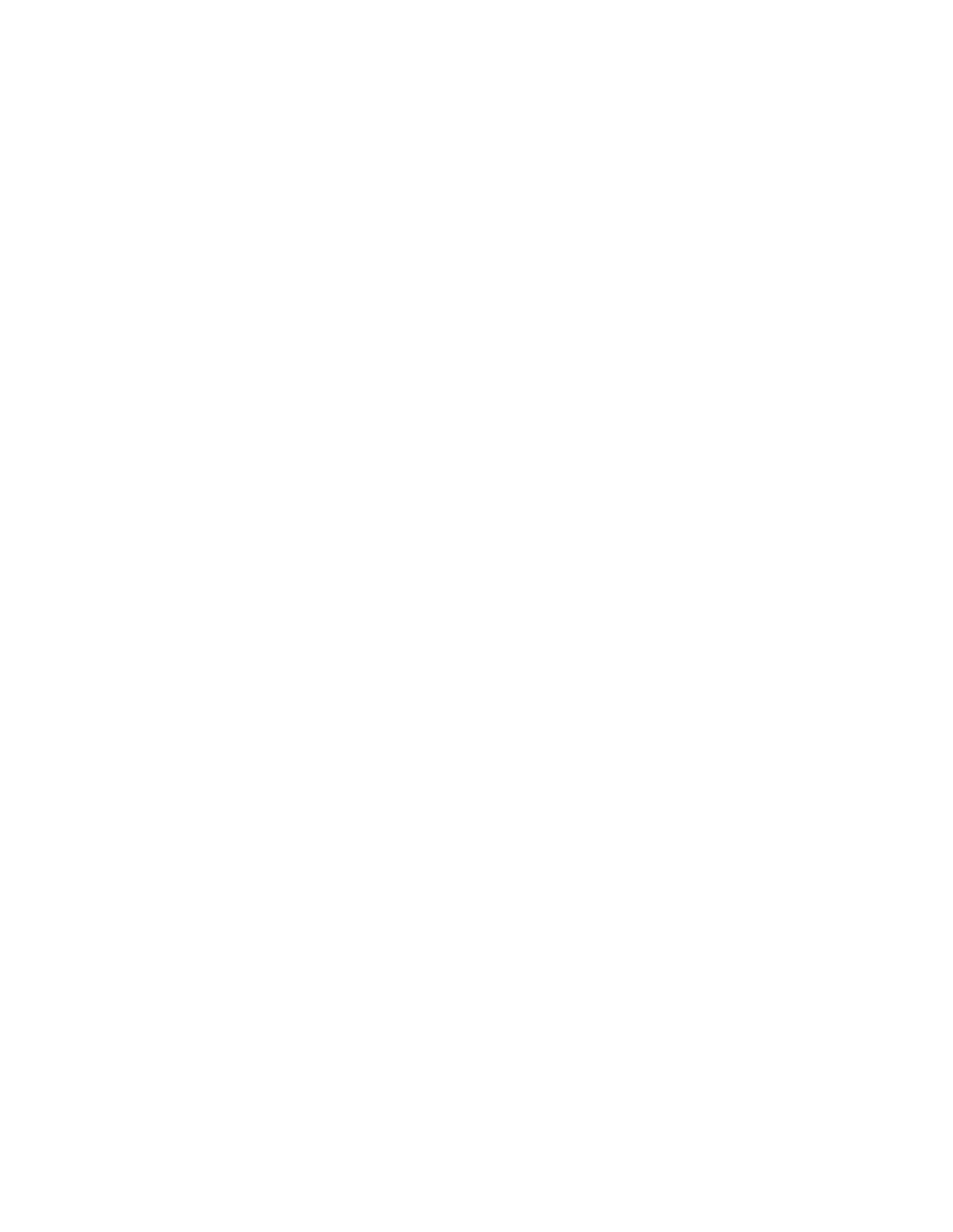Public Works (WR1) Department

#### **ABSTRACT**

TN-IAMWARM Project – Formation of Committee for review of additional schemes - Orders- issued.

# -----------------------------------------------------------------------------------------------

## **Public Works (WR1) Department**

**G.O (Ms) No. Dated: .05.2013** 

Read:

From the Engineer-in-Chief, Water Resources Department Letter No. Tech Cell / 57252 / WB Mission / 2009, Dated 27.05.2013. -------------

#### **Order:**

During the visit of the World Bank Implementation Support Mission from  $20<sup>th</sup>$  to 27<sup>th</sup> May additional proposals amounting to Rs.290 crores by utilizing the savings for execution of various works such as Construction of check dams across rivers; Construction of open re-charge bed wells; Rehabilitation and Modernization of some canal in the IAMWARM Sub basin and also lining of 2 main canals, one in Lower Bhavani Sub-basin and the other in Mettur of Cauvery Basin; Rehabilitation of left over tanks and anicuts including replacement of existing shutters with new ones in IAMWARM Sub basins; Rehabilitation of culverts and supply channels; construction of flood protection works; reconstruction of some weirs etc. were placed before the World Bank consultant R.K.Malhothra and he has suggested to constitute a Committee, to review the additional schemes now proposed.

2. Accepting the suggestions of World Bank consultant to form a Committee the Engineer in Chief, Water Resources Department in his letter read above has submitted a proposal to constitute a committee for a realistic assessment of the additional schemes with the Director, SWaRMA as Chairman and the Engineer in Chief, Water Resources Department, Chief Engineer, Design Research Construction Support, Chief Engineer, Plan Formulation, Regional Chief Engineer (concerned) and Superintending Engineer, Procurement, IAMWARM as members.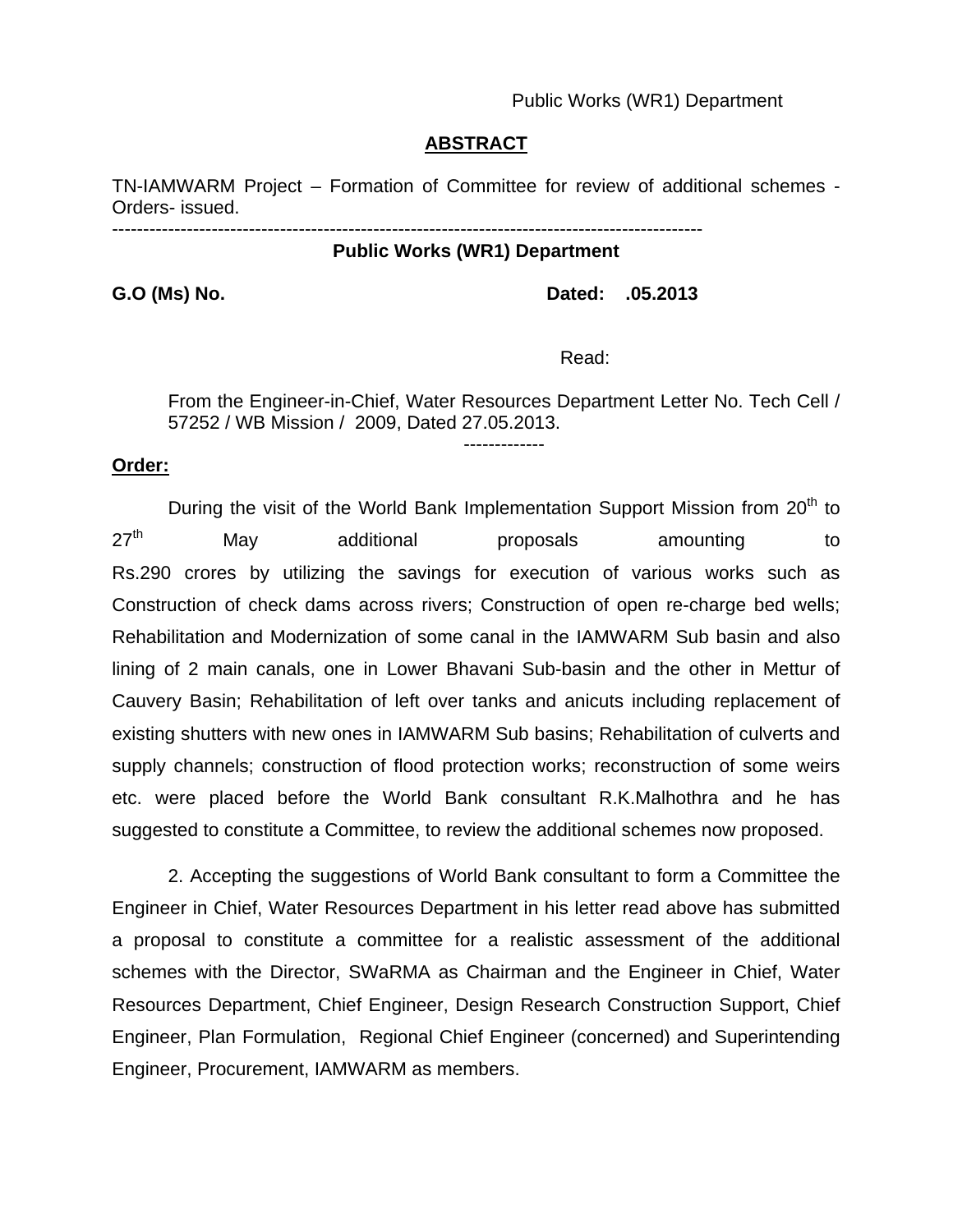3. He has also stated that the assignments of the Committee as suggested by the World Bank Consultant are as follows:-

- 3. The "Committee" should critically examine all proposals including the necessity there-of.
- 4. To fine tune the various proposals duly addressing the mission observations and taking into account site-specific conditions by necessary field checks and supported by design inputs authenticated by Chief Engineer, Design Research Construction Support and there after, come out with realistic proposals.

The "Committee" after critically examining the proposals for Additional schemes in the IAMWARM sub-basins through site verifications, shall make appropriate recommendations, duly costed, package wise, and supported by approval drawings, to the Engineer in Chief, Water Resources Department, for further processing with the World Bank.

4. The Government after careful consideration have decided to accept the proposal of the Engineer-in-Chief, Water Resources Department, Chennai and constitute the committee for a realistic assessment of the additional schemes as follows:-

| 1. Director, SWaRMA                                       | as Chairman |
|-----------------------------------------------------------|-------------|
| 2. Engineer in Chief, Water Resources Department          | as Member   |
| 3. Chief Engineer, DRCS                                   | as Member   |
| 4. Chief Engineer, Plan Formulation                       | as Member   |
| 5. Regional Chief Engineer (concerned)                    | as Member   |
| 6.Superintending Engineer, Procurement, IAMWARM as Member |             |

5. The assignments of the Committee are as follows:-

- 3. The "Committee" should critically examine all proposals including the necessity there-of.
- 4. To fine tune the various proposals duly addressing the mission observations and taking into account site-specific conditions by necessary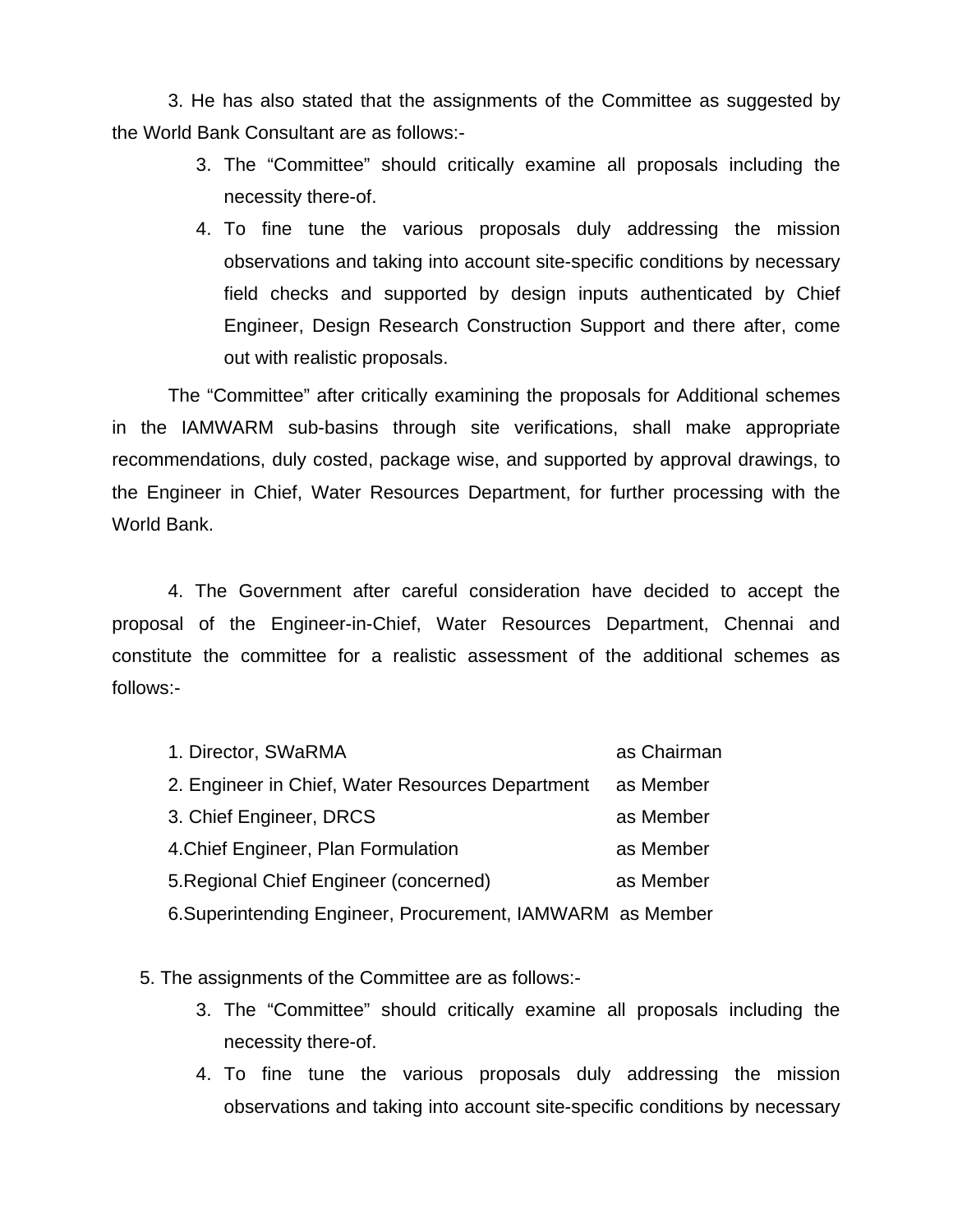field checks and supported by design inputs authenticated by Chief Engineer, Design Research Construction Support and there after, come out with realistic proposals.

The "Committee" after critically examining the proposals for Additional schemes in the IAMWARM sub-basins through site verifications, shall make appropriate recommendations, duly costed, package wise, and supported by approval drawings, to the Engineer in Chief, Water Resources Department, for further processing with the World Bank.

eer-in-Chief, hennai-5 t Director, ARM Project, ce, Chepauk,

or, SWaRMA, Chennai-113. ngineer's, WRD, n Sections, PWD, Ch-9. Secretary, PWD, Ch-9.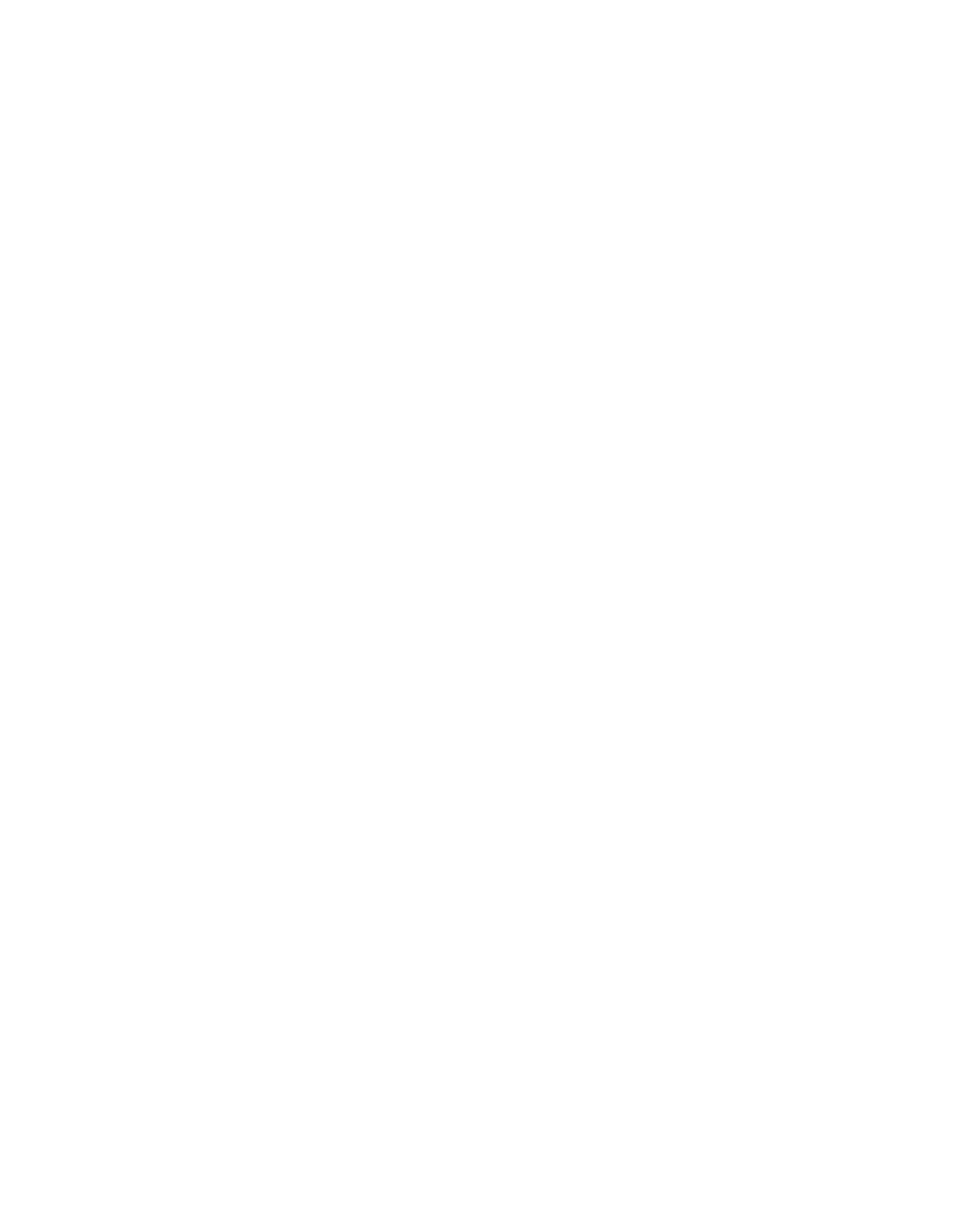## **Public Works (WR1) Department**

- Sub: TN-IAMWARM Project Formation of Committee for review of additional schemes – Requested - Regarding.
- Ref: From the Engineer-in-Chief, Water Resources Department Letter No. Tech Cell / 57252 / WB Mission / 2009, Dated 27.05.2013.

#### 0-0-0

 This file relates to the formation of a Committee to review the realistic assessment of the additional schemes by utilizing the savings amount available in IAMWARM Project.

2. The Engineer in Chief, Water Resources Department, Chennai has submitted the proposal as follows:-

During the visit by the World Bank Implementation Support Mission from  $20<sup>th</sup>$  to  $27<sup>th</sup>$ May 2013, presentations were made to the mission by the MDPU Office and the Water Resources Department. During the discussion prior to the mission, it was learnt that Rs. 220.00 Crore is available as savings from the overall outlay of Rs. 2816.00 Crore. To utilize this savings amount of Rs. 200.00Cr in additional to the savings of Rs. 100.00 Crore. Under WRD, proposals were formulated for an amount of Rs. 290.00 Crore.

 These additional schemes available on hand which could be taken up for utilizing the available savings were presented and discussed in detail with the World Bank consultant Mr. R.K. Malhothra during his mission from 20.05.2013 to 27.05.2013. The additional schemes include proposals for:

- Construction of check dams across rivers;
- Construction of open re-charge bed wells;
- Rehabilitation and Modernization of some canal in the IAMWARM Sub basin and also lining of 2 main canals, one in Lower Bhavani Subbasin and the other in Mettur of Cauvery Basin;
- Rehabilitation of left over tanks and anicuts including replacement of existing shutters with new ones in IAMWARM Sub basins;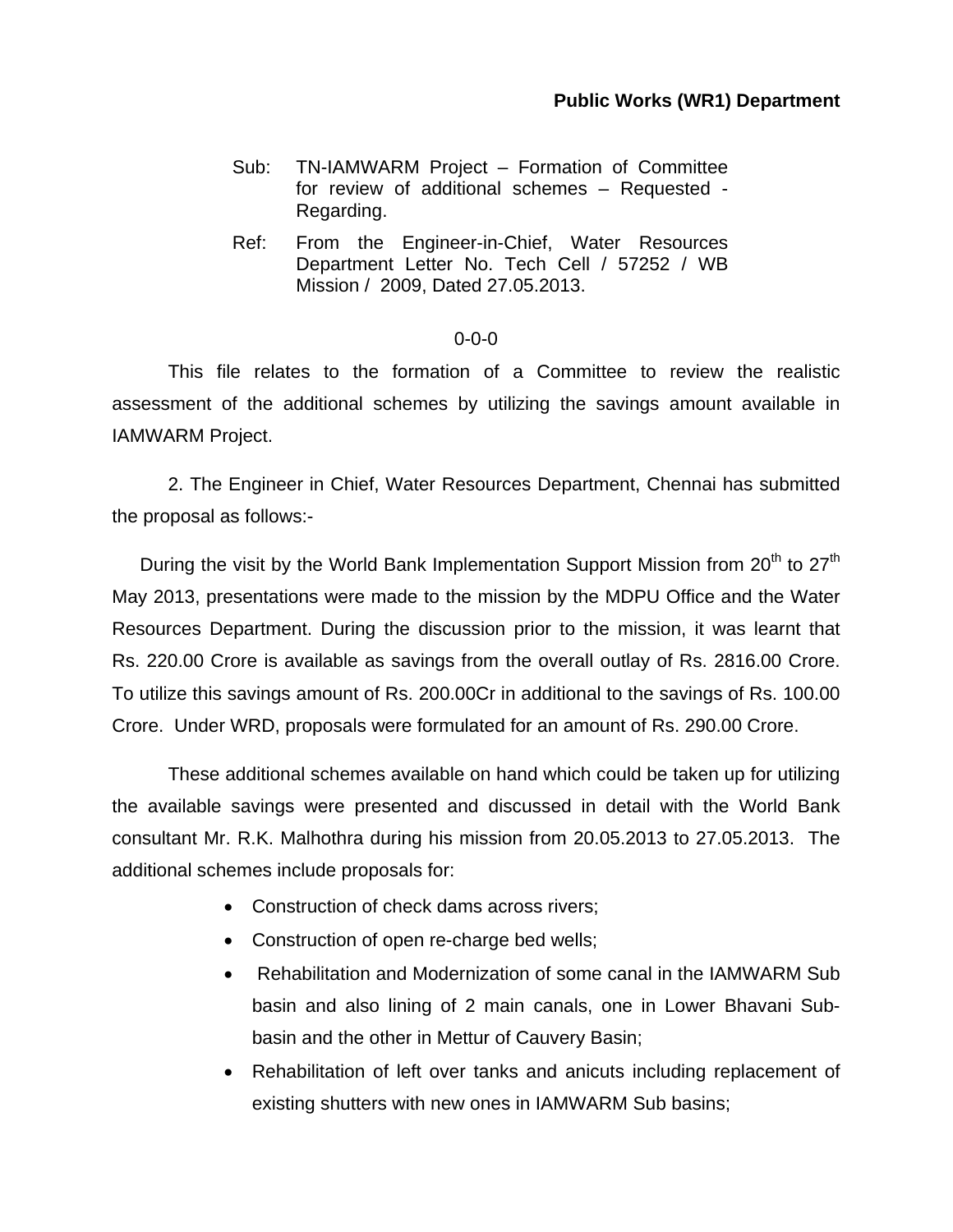• Rehabilitation of culverts and supply channels; construction of flood protection works; reconstruction of some weirs etc.

On scrutiny of the Detailed Project Reports and estimates for the Additional Proposals for utilizing the savings and Exchange rate variations, the World Bank Consultant Mr. R.K. Malhothra has suggested to constitute a committee by Government of Tamil Nadu and the World Bank Mission accepted his suggestions and recommended to form a committee.

3. Accepting the suggestion of the World Bank consultant the Engineer in Chief, Water Resources Department, Chennai has requested to constitute a committee for a realistic assessment of the additional schemes" with the following members.

| 1. Director, SWaRMA                                       | as Chairman |
|-----------------------------------------------------------|-------------|
| 2. Engineer in Chief, Water Resources Department          | as Member   |
| 3. Chief Engineer, DRCS                                   | as Member   |
| 4. Chief Engineer, Plan Formulation                       | as Member   |
| 5. Regional Chief Engineer (concerned)                    | as Member   |
| 6.Superintending Engineer, Procurement, IAMWARM as Member |             |

 4. The Engineer in Chief, Water Resources Department, has also stated that assignments of the committee as suggested by the World Bank Consultant are as follows:-

- 1. The "Committee" should critically examine all proposals including the necessity there-of.
- 2. To fine tune the various proposals duly addressing the mission observations and taking into account site-specific conditions by necessary field checks and supported by design inputs authenticated by Chief Engineer, Design Research Construction Support and there after, come out with realistic proposals.

The "Committee" after critically examining the proposals for aditional schemes in the IAMWARM sub-basins through site verifications, shall make appropriate recommendations, duly costed, package wise, and supported by approval drawings, to